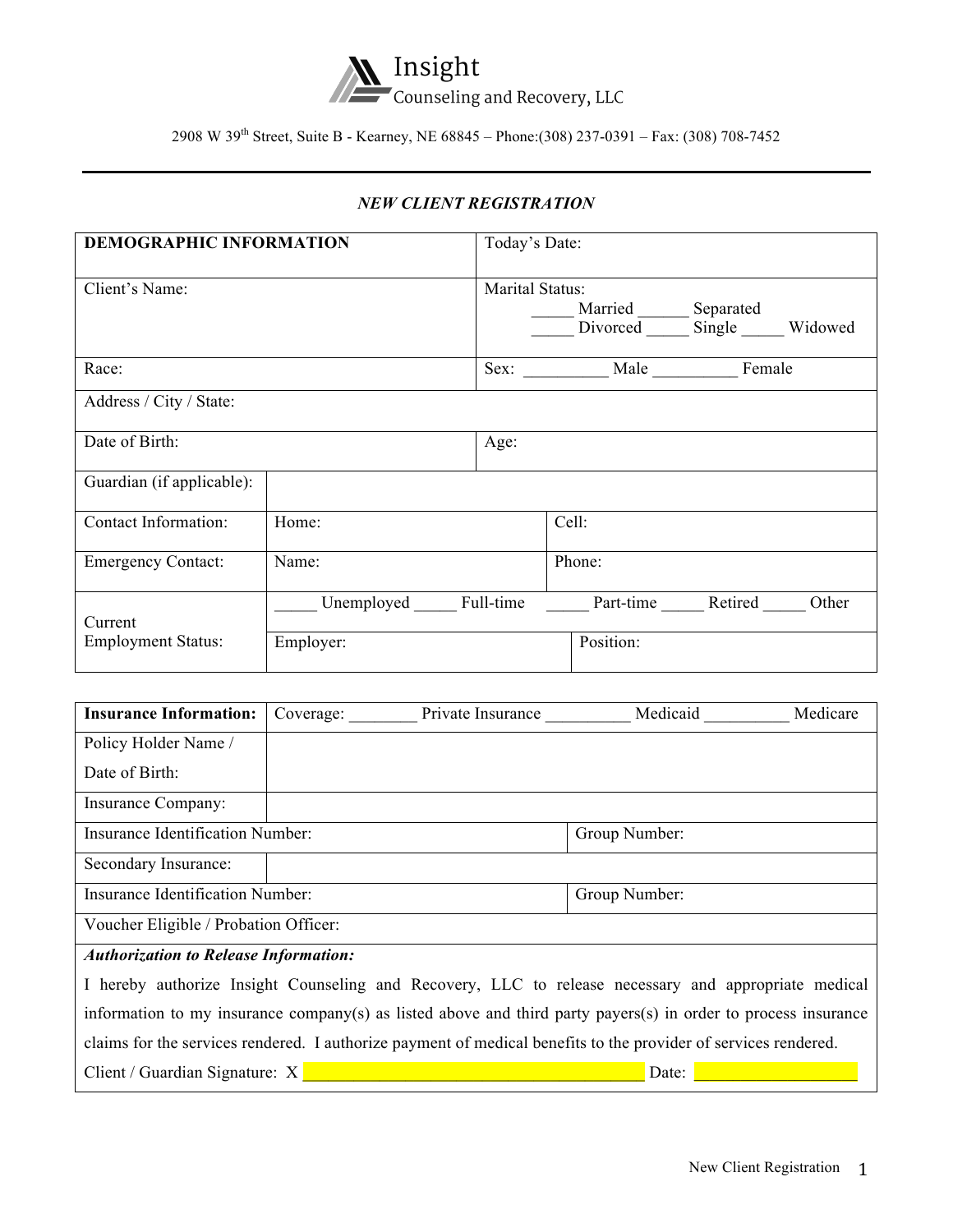| <b>Financial Policy Information</b>                                                                                                                                                                                                |                                               |
|------------------------------------------------------------------------------------------------------------------------------------------------------------------------------------------------------------------------------------|-----------------------------------------------|
| Payment is expected for services rendered (minus any reimbursement from insurance) after each                                                                                                                                      |                                               |
| appointment, or on a monthly basis after a statement has been issued to you.                                                                                                                                                       |                                               |
| Interest on accounts that are 90 days overdue will be added to the unpaid balance.                                                                                                                                                 |                                               |
| Account balances are not to exceed \$300.00. If a balance were to exceed \$300.00, a payment plan must                                                                                                                             |                                               |
| be set up and arranged with our office manager before additional appointments can be made.                                                                                                                                         |                                               |
| I agree to assume the financial responsibly for up to a regular fee charged for a missed appointment or an                                                                                                                         |                                               |
| appointment canceled within less than 24 hours notice.                                                                                                                                                                             |                                               |
| I have read the information listed above regarding the financial policy and I am aware of the expectations                                                                                                                         |                                               |
| regarding payment for services rendered.                                                                                                                                                                                           |                                               |
| Client / Guardian Signature: X <b>Constitution of the Constitution</b> Date: Date: Date: Date: Date: Date: Date: Date: Date: Date: Date: Date: Date: Date: Date: Date: Date: Date: Date: Date: Date: Date: Date: Date: Date: Date: |                                               |
|                                                                                                                                                                                                                                    |                                               |
| <b>Appointment Reminder Notification:</b>                                                                                                                                                                                          |                                               |
| By signing the line below, I give consent for Insight Counseling and Recovery, LLC to confirm scheduled appointments for                                                                                                           |                                               |
| the client listed above through an automated reminder, which is provided by SimplePractice. I understand this system may                                                                                                           |                                               |
| call or text the number or email address I list below, and leave an automated message reminding me of my appointment.                                                                                                              |                                               |
| Preferred Phone: Preferred Email: Preferred Email:                                                                                                                                                                                 |                                               |
|                                                                                                                                                                                                                                    |                                               |
|                                                                                                                                                                                                                                    |                                               |
|                                                                                                                                                                                                                                    |                                               |
| <b>Consent to Treatment:</b>                                                                                                                                                                                                       |                                               |
| I consent to participate in treatment and the behavioral health care services offered by Insight Counseling<br>and Recovery, LLC.                                                                                                  |                                               |
| Client / Guardian Signature: X Value of the Client Community of the Client Community of the Client Community of the Client Community of the Client Community of the Client Community of the Client Community of the Client Com     | Date: <b>Exercise Service</b> Service Service |
|                                                                                                                                                                                                                                    |                                               |
| Privacy Policy Notification: I have received a copy and understand the notice of privacy practices.                                                                                                                                |                                               |

Client / Guardian Signature: X \_\_\_\_\_\_\_\_\_\_\_\_\_\_\_\_\_\_\_\_\_\_\_\_\_\_\_\_\_\_\_\_\_\_\_\_\_\_\_\_ Date: \_\_\_\_\_\_\_\_\_\_\_\_\_\_\_\_\_\_\_\_\_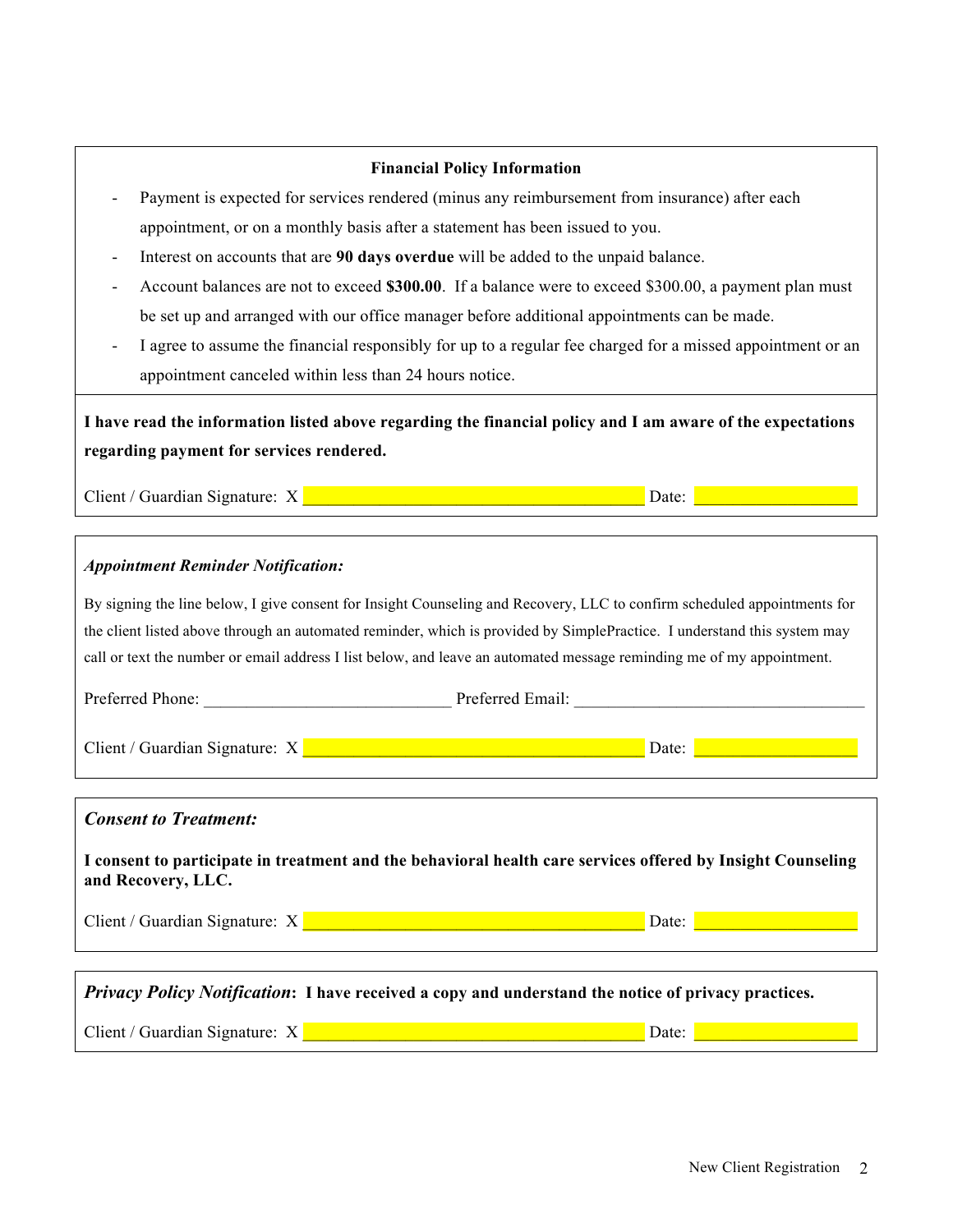## *Advanced HealthCare Directive Information / Disclosure*

**As our client: (1)** You have the right to give instructions and directions about your own health care, (2) you also have the right to name someone else to make health care decisions for you in the event that you are unable to do so and (3) the Advance Health Care Directive form lets you do one or both these things. It also enables you to write down your wishes about organ donation and primary physician selection.

| Would you like additional information regarding the | If yes, client and witness initial that this information |
|-----------------------------------------------------|----------------------------------------------------------|
| Advance Health Care Directive at this time?         | has been given to client:                                |
| Yes<br>Nο                                           |                                                          |

# *Coordination of Care Information*

As part of your care, our facility and clinicians believe it's beneficial to coordinate and collaborate with others when it is indicated and authorized. As you receive behavioral health services in our facility, it is beneficial to coordinate and communicate with your primary care provider (PCP) in addition to other providers that you're working with to ensure that you are receiving quality care. The protected health information (PHI) disclosed may include but is not limited to diagnosis, treatment planning, and medical information as deemed appropriate.

As our client, please select one of the following options listed:

Yes. I would like you to notify my primary care physician (PCP) that I am receiving behavioral health services at Insight Counseling and Recovery, LLC; I am aware that I will sign a release of information.

No. I waive my right at this time to notify my primary care provider (PCP) that I am receiving behavioral health services at Insight Counseling and Recovery, LLC.

At this time, I do not have a primary care provider (PCP) and do not wish to be referred to see one at this time.

Client / Guardian Signature: X \_\_\_\_\_\_\_\_\_\_\_\_\_\_\_\_\_\_\_\_\_\_\_\_\_\_\_\_\_\_\_\_\_\_\_\_\_\_\_ Date: \_\_\_\_\_\_\_\_\_\_\_\_\_\_\_\_\_\_\_\_\_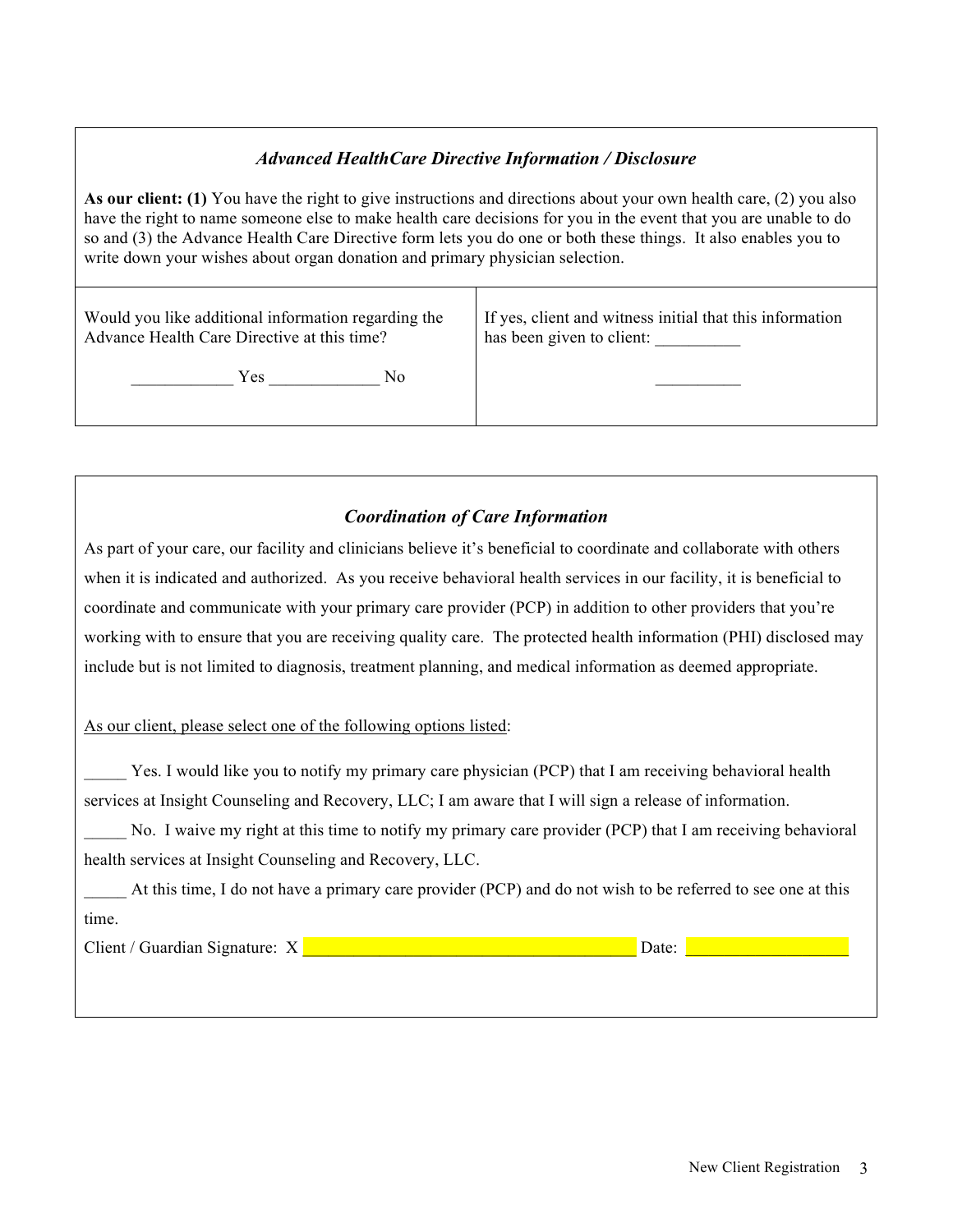## **DISCLOSURE OF CLIENTS RIGHTS AND RESPONSIBILITIES**

#### **Clients have the right to:**

- Be treated with dignity and respect by all clinical and administrative staff of Insight Counseling and Recovery, LLC.
- Be treated fairly, regardless of their race, religion, gender, ethnicity, age, disability, or source of payment.
- Have your treatment and records kept confidential.
- Inquire about and ask your provider about their work history, training, education background, and qualifications.
- Freely file a complaint or appeal in the event that concerns arise.
- Have knowledge regarding your rights and responsibilities throughout the treatment process.
- Request certain preferences in a provider.
- Have access to treatment and care in a timely manner.
- Know about your treatment options regardless of cost or coverage.
- Share in developing your plan of care by collectively discussing and exploring treatment goals.
- Receive information in a language you can understand.
- Receive a clear explanation of your condition, symptoms, and treatment options available.
- Inquire and receive information about Insight Counseling and Recovery, LLC in addition to providers, programs, services, and your role in the treatment process.
- Ensure decisions about your care are made on the basis of treatment needs throughout the treatment process.
- Decline participation or withdraw from services at any time and receive referral information if requested.

#### **Clients have the responsibility to:**

- Treat those providing care in addition to staff of Insight Counseling and Recovery, LLC with dignity and respect.
- Provide clinicians with adequate information to help them provide appropriate and adequate behavioral health services.
- Provide the necessary information for insurance processing, inquire and ask questions concerning your outstanding bill, and make payment arrangements with staff as needed.
- Let your counselor know about any issues or concerns with paying fees for the services rendered
- Inform those within your treatment team such as your provider and primary care physician about any medication changes, including medications given to them by others.
- Keep appointments as scheduled and notify the office in a timely manner in the event that you need to cancel or change an appointment.
- Report abuse and any concerns of fraud.
- Inform your therapist if and when the formulated treatment plan is not working for them or addressing their presenting concerns.
- Inquire by asking questions about the care you're receiving and actively participate throughout the treatment process.
- Follow the treatment plan as created by the provider and the client.
- Follow the agreed upon medication plan if applicable.
- Inform your therapist in the event that you decide to withdraw or discontinue therapy services.

## **My signature below indicts that I have been informed of my rights and responsibilities as listed above, and that I understand this information.**

| Client $\prime$<br>Signature:<br>. ruardıan |  | $-1$ |  |
|---------------------------------------------|--|------|--|
|---------------------------------------------|--|------|--|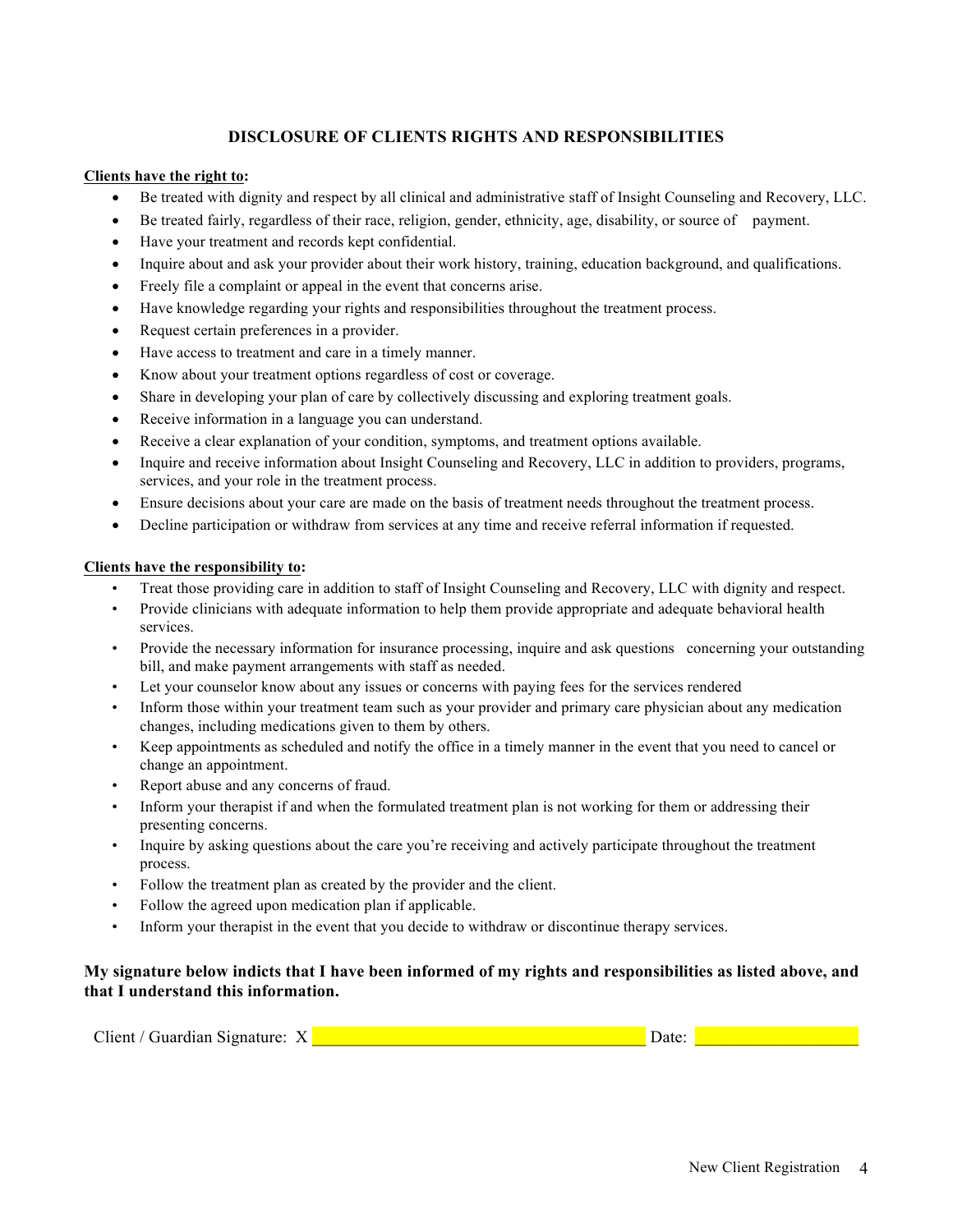# *CLIENT BACKGROUND INFORMATION*

 $\mathsf{r}$ 

| Describe concern(s) you would like to address in therapy and potential goals you hope to achieve:       |
|---------------------------------------------------------------------------------------------------------|
|                                                                                                         |
|                                                                                                         |
| When did this concern(s) begin?                                                                         |
|                                                                                                         |
| How have you and your support system coped and/or responded to this concern or concerns?                |
|                                                                                                         |
|                                                                                                         |
| How will you and your support system know when things are better or have changed in a positive way?     |
|                                                                                                         |
|                                                                                                         |
| DEVELOPMENT HISTORY                                                                                     |
| Any exposure to drugs and/or alcohol prior to your birth? ______ Yes ______ No ______ Unsure            |
| Any complications with your birth? Yes No No Unsure                                                     |
| To your knowledge, any concerns or delays in regards to developments such as speech, hearing, language, |
|                                                                                                         |
|                                                                                                         |
| Have you experienced any serious injuries as a result of an accident and/or involving a head injury?    |
| Yes No If yes, please explain:                                                                          |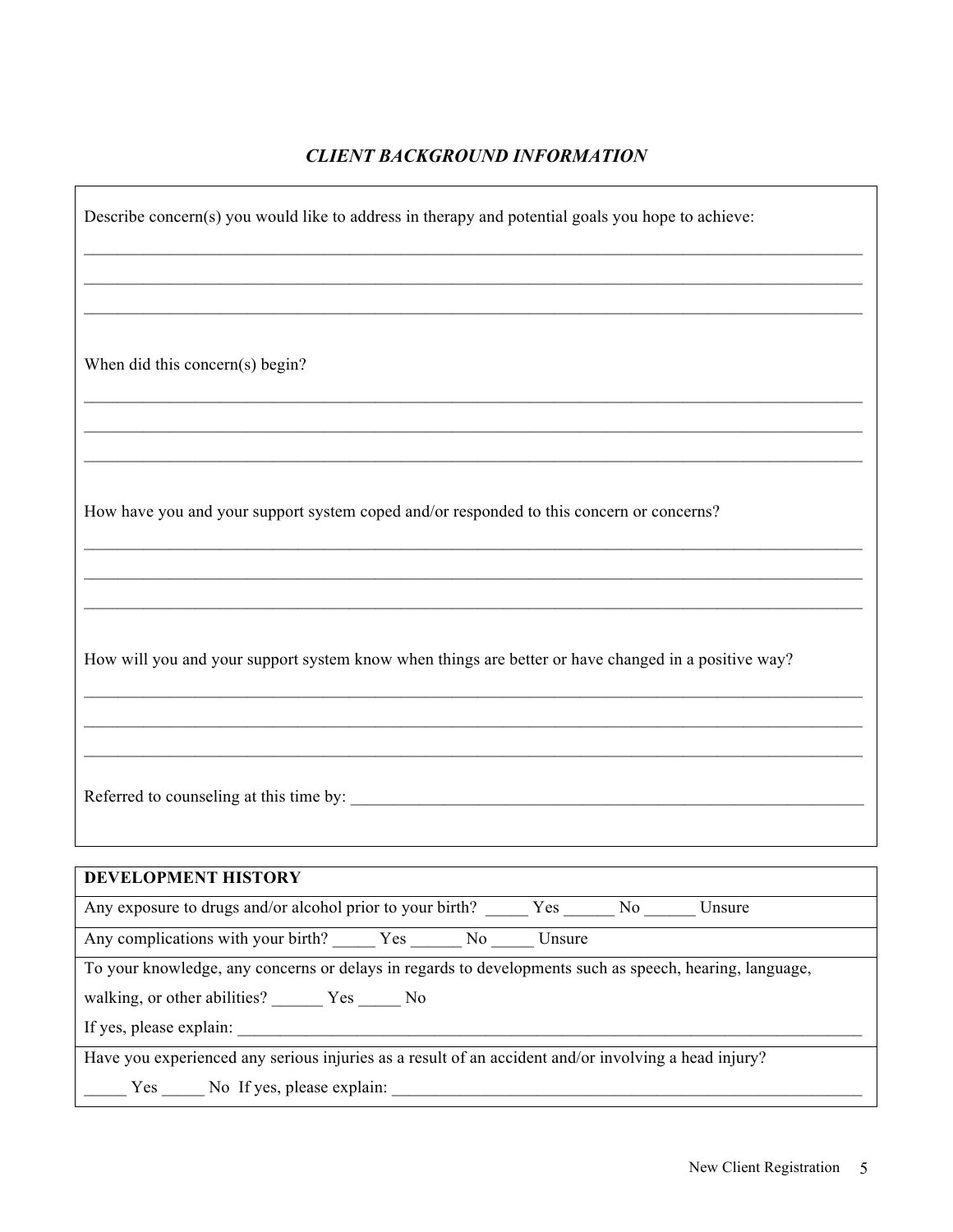| <b>MEDICAL HISTORY</b>                                                                                               | Please identify the following providers overseeing your care at this time: |  |                                                    |  |
|----------------------------------------------------------------------------------------------------------------------|----------------------------------------------------------------------------|--|----------------------------------------------------|--|
|                                                                                                                      | Name:                                                                      |  | Location:                                          |  |
| General Practitioner /                                                                                               |                                                                            |  |                                                    |  |
| Primary care provider (PCP)                                                                                          |                                                                            |  |                                                    |  |
| Psychiatrist / APRN:                                                                                                 |                                                                            |  |                                                    |  |
| Other Medical Provider:                                                                                              |                                                                            |  |                                                    |  |
| Please list any chronic medical                                                                                      |                                                                            |  |                                                    |  |
| conditions present:                                                                                                  |                                                                            |  |                                                    |  |
| Allergies:                                                                                                           |                                                                            |  |                                                    |  |
|                                                                                                                      | Please identify and explain any issues associated with the following:      |  |                                                    |  |
| Sleep:                                                                                                               |                                                                            |  | Vision: Vision:                                    |  |
|                                                                                                                      |                                                                            |  |                                                    |  |
|                                                                                                                      |                                                                            |  |                                                    |  |
| Any history of significant injuries such as a head injury, in addition to any illnesses, or debilitating conditions: |                                                                            |  |                                                    |  |
|                                                                                                                      |                                                                            |  |                                                    |  |
| Medical history pertaining to children; please indicated the number of children:                                     |                                                                            |  |                                                    |  |
|                                                                                                                      |                                                                            |  | Fathered Pregnancies Births Miscarriages Abortions |  |

| <b>CURRENT MEDICATIONS</b> |                               |
|----------------------------|-------------------------------|
| (1) Medication:            | Dosage:                       |
| Date Prescribed:           | Prescribing Physician:        |
| Reason for medication:     | Date medication discontinued: |

| $(2)$ Medication:      | Dosage:                       |
|------------------------|-------------------------------|
| Date Prescribed:       | Prescribing Physician:        |
| Reason for medication: | Date medication discontinued: |

| (3) Medication:        | Dosage:                       |
|------------------------|-------------------------------|
| Date Prescribed:       | Prescribing Physician:        |
| Reason for medication: | Date medication discontinued: |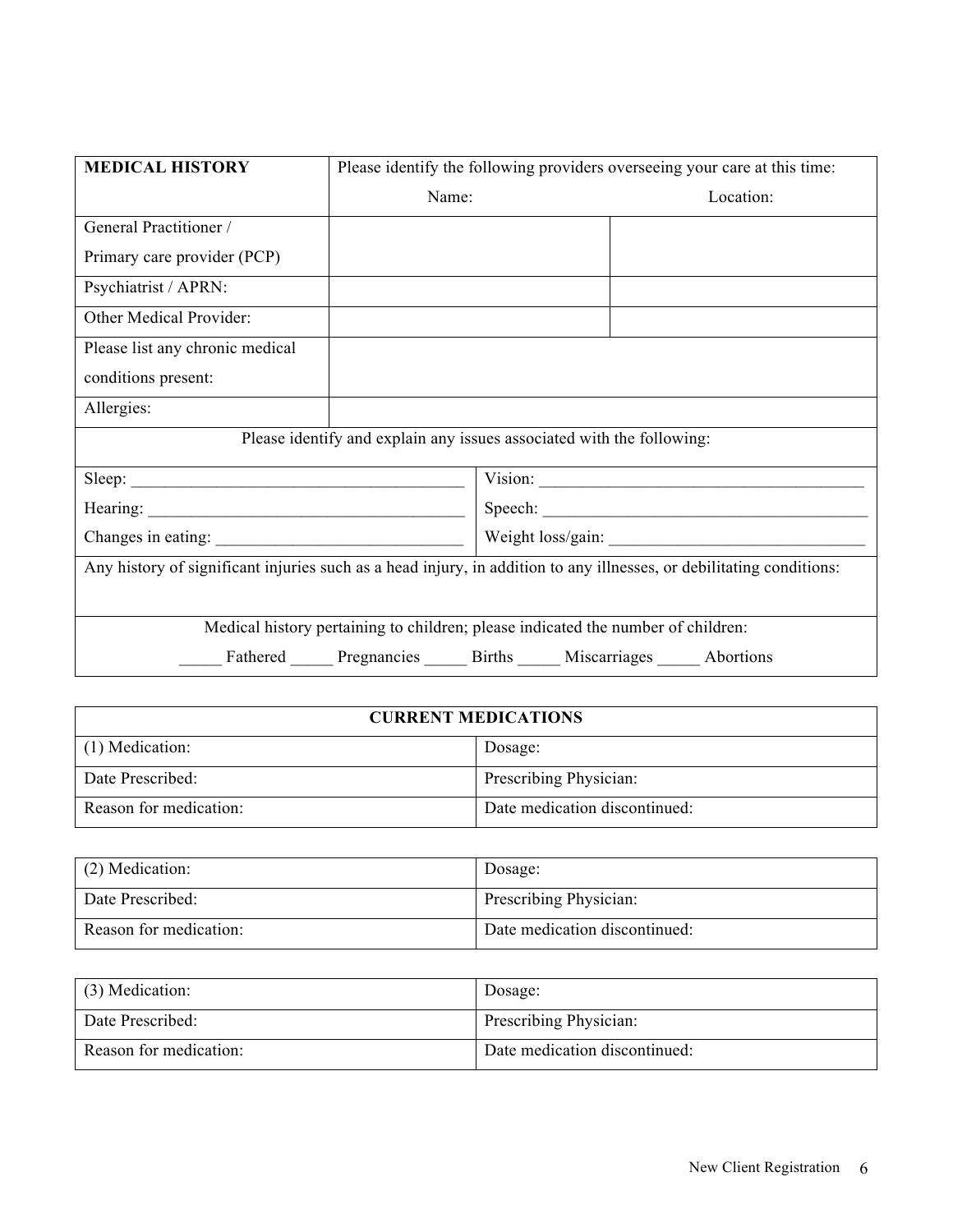| <b>EDUCATION BACKGROUND</b>                                                                                                              |                                                   |  |
|------------------------------------------------------------------------------------------------------------------------------------------|---------------------------------------------------|--|
| Did you graduate from high school? Y N                                                                                                   | Please circle one of the following: GED / Diploma |  |
| Do you have any concerns with learning in regards to disabilities or attention difficulties? If Yes, please explain:                     |                                                   |  |
| Have you completed or pursued any education program past high school? If yes, please list your degree, and area<br>in which you studied: |                                                   |  |

 $\overline{\phantom{a}}$ 

| <b>MILITARY HISTORY</b>                                | Have you ever served in the armed forces?<br>Yes.<br>Nο |
|--------------------------------------------------------|---------------------------------------------------------|
| If you have served in the                              | Branch in which you serve/served:                       |
| military, please answer the   Duties / positions held: |                                                         |
| following:                                             |                                                         |

| <b>EMPLOYMENT HISTORY</b> | Please list information on the last three (3) jobs in which you have held. |                            |  |
|---------------------------|----------------------------------------------------------------------------|----------------------------|--|
| Current status:           | Unemployed Part-time                                                       | Retired/Other<br>Full-time |  |
| Employer                  | Job Description / Duties                                                   | Dates of Hire              |  |
|                           |                                                                            |                            |  |
|                           |                                                                            |                            |  |
|                           |                                                                            |                            |  |

| <b>FAMILY INFORMATION / BACKGROUND</b>                                                                     |  |  |  |
|------------------------------------------------------------------------------------------------------------|--|--|--|
| Please list those that currently live with you: (Name, age, and relationship)                              |  |  |  |
| 1.                                                                                                         |  |  |  |
| 2.                                                                                                         |  |  |  |
| 3.                                                                                                         |  |  |  |
| $\overline{4}$ .                                                                                           |  |  |  |
| Please identify individuals within your family who have struggled with any of the following (this includes |  |  |  |
| parents, siblings, family on paternal father's and paternal mother's side of the family).                  |  |  |  |
| Alcohol Use/Abuse:                                                                                         |  |  |  |
| Drug Use/Abuse:                                                                                            |  |  |  |
| Family history of mental illness:                                                                          |  |  |  |
| Other relevant information:                                                                                |  |  |  |
|                                                                                                            |  |  |  |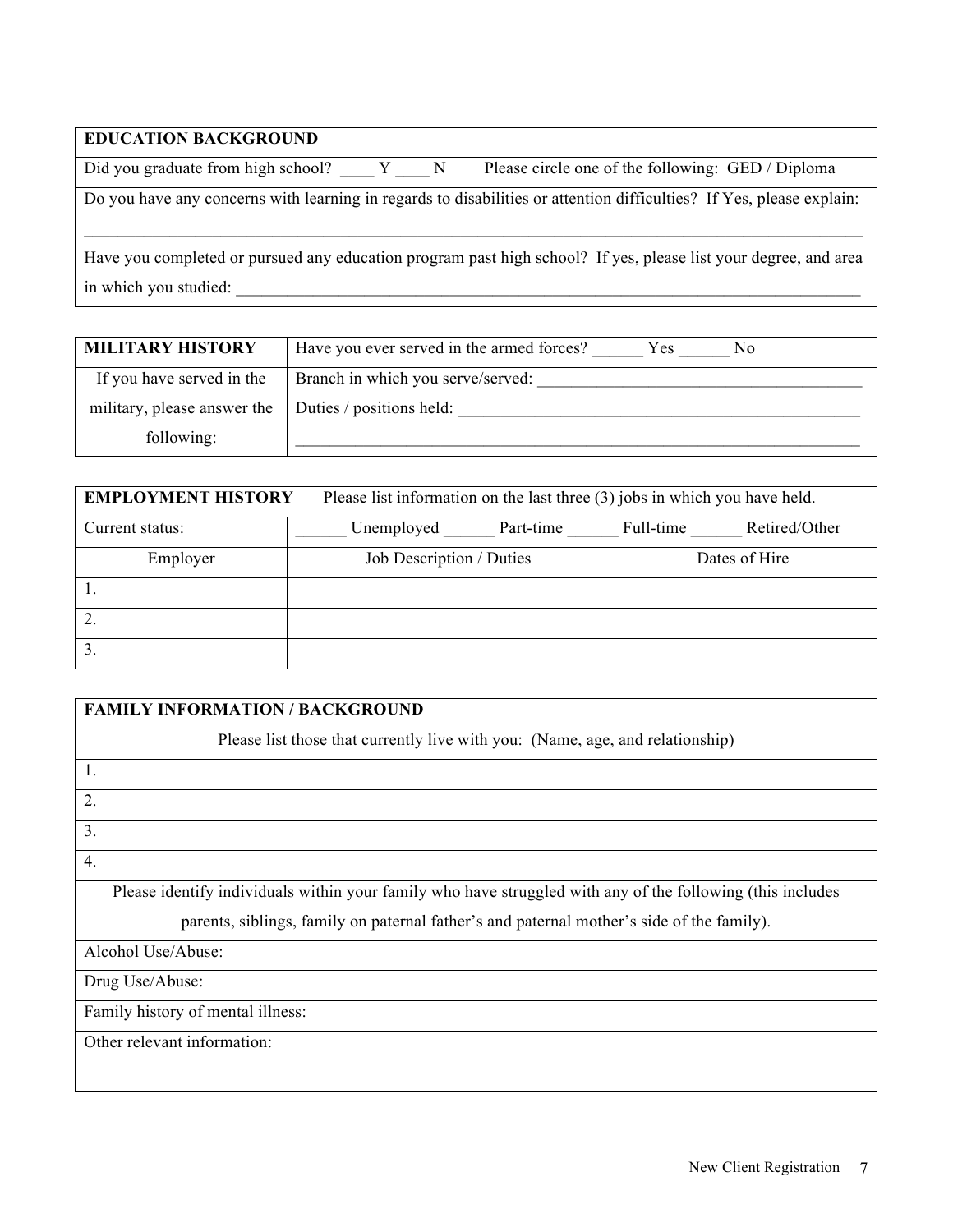| <b>LEGAL HISTORY</b> | Please provide information regarding any legal charges, the date charged, and outcome: |
|----------------------|----------------------------------------------------------------------------------------|
| Current:             |                                                                                        |
| Past:                |                                                                                        |
| Past:                |                                                                                        |
| Other relevant       |                                                                                        |
| information:         |                                                                                        |

| <b>COUNSELING &amp; TREATMENT HISTORY</b> |                        | Have you previously had counseling? Y N                                                                                                                                                                                                                                                                                |
|-------------------------------------------|------------------------|------------------------------------------------------------------------------------------------------------------------------------------------------------------------------------------------------------------------------------------------------------------------------------------------------------------------|
|                                           |                        | If yes, please answer the following:                                                                                                                                                                                                                                                                                   |
| Please identify the                       |                        | 1.                                                                                                                                                                                                                                                                                                                     |
| dates, location, and                      |                        | 2. $\frac{1}{2}$ $\frac{1}{2}$ $\frac{1}{2}$ $\frac{1}{2}$ $\frac{1}{2}$ $\frac{1}{2}$ $\frac{1}{2}$ $\frac{1}{2}$ $\frac{1}{2}$ $\frac{1}{2}$ $\frac{1}{2}$ $\frac{1}{2}$ $\frac{1}{2}$ $\frac{1}{2}$ $\frac{1}{2}$ $\frac{1}{2}$ $\frac{1}{2}$ $\frac{1}{2}$ $\frac{1}{2}$ $\frac{1}{2}$ $\frac{1}{2}$ $\frac{1}{2}$ |
| treatment goals:                          |                        | $\frac{3}{\sqrt{2}}$                                                                                                                                                                                                                                                                                                   |
| Have you received                         | $Yes$ No               |                                                                                                                                                                                                                                                                                                                        |
| inpatient psychiatric                     |                        | If yes, please identify when, where, and concerns present at that time:                                                                                                                                                                                                                                                |
| care for behavioral                       |                        |                                                                                                                                                                                                                                                                                                                        |
| health concerns?                          |                        |                                                                                                                                                                                                                                                                                                                        |
| Have you                                  |                        | Yes _______ No (examples include residential treatment, IOP, outpatient counseling)                                                                                                                                                                                                                                    |
| participated in a                         |                        |                                                                                                                                                                                                                                                                                                                        |
| treatment program                         |                        |                                                                                                                                                                                                                                                                                                                        |
| for substance abuse?                      |                        | $\frac{3}{2}$                                                                                                                                                                                                                                                                                                          |
| Any history of the                        | <b>Emotional Abuse</b> |                                                                                                                                                                                                                                                                                                                        |
| following?                                |                        |                                                                                                                                                                                                                                                                                                                        |
|                                           | Physical Abuse         |                                                                                                                                                                                                                                                                                                                        |
| If yes, please                            |                        |                                                                                                                                                                                                                                                                                                                        |
| explain:                                  | <b>Sexual Abuse</b>    |                                                                                                                                                                                                                                                                                                                        |
|                                           |                        |                                                                                                                                                                                                                                                                                                                        |
|                                           | Suicidal               |                                                                                                                                                                                                                                                                                                                        |
|                                           | Thought/Attempts       |                                                                                                                                                                                                                                                                                                                        |
|                                           | <b>Substance Abuse</b> |                                                                                                                                                                                                                                                                                                                        |
|                                           |                        |                                                                                                                                                                                                                                                                                                                        |
| Other relevant                            |                        |                                                                                                                                                                                                                                                                                                                        |
| information:                              |                        |                                                                                                                                                                                                                                                                                                                        |
|                                           |                        |                                                                                                                                                                                                                                                                                                                        |
|                                           |                        |                                                                                                                                                                                                                                                                                                                        |